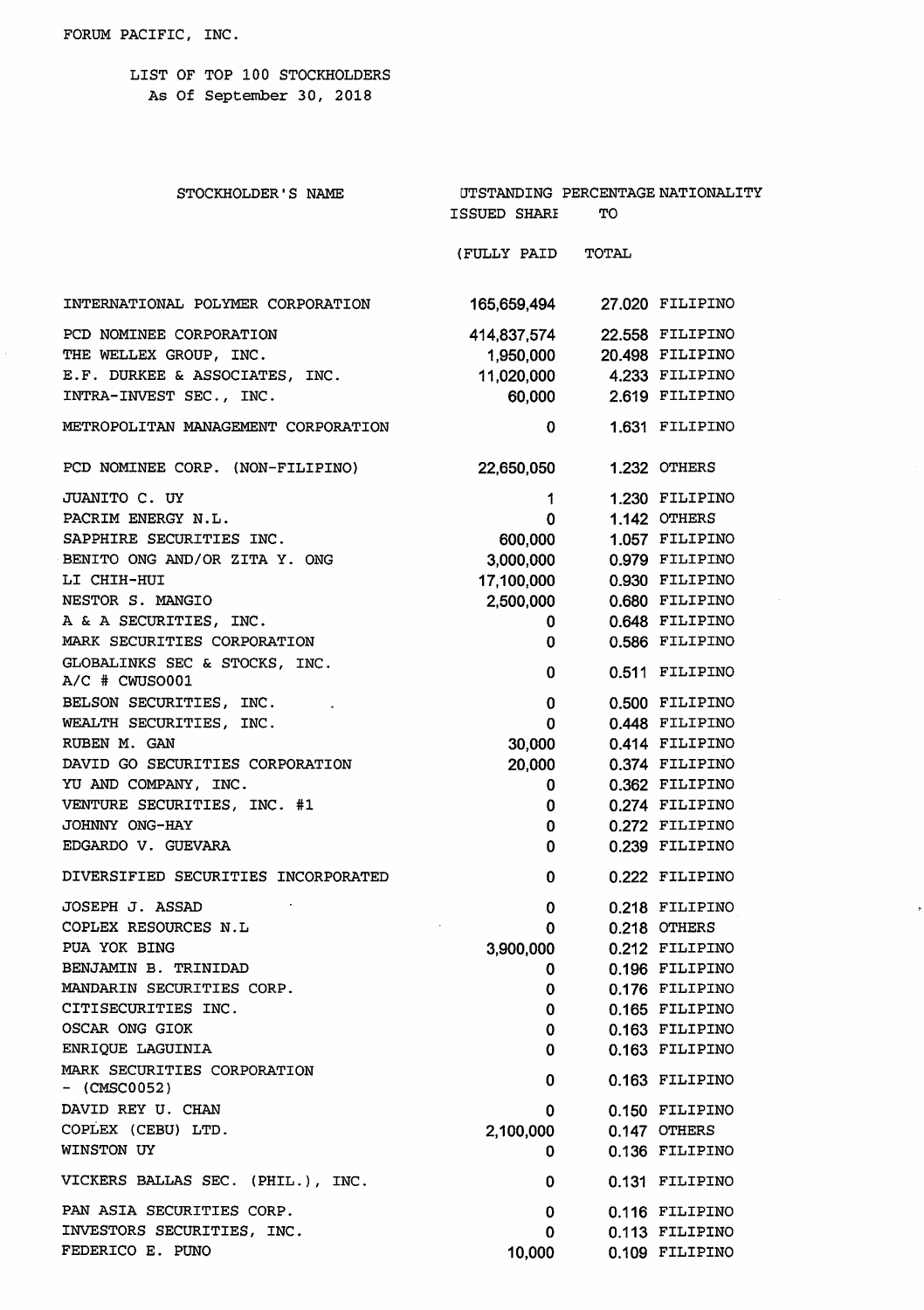| MERCANTILE SECURITIES CORPORATION               | 1,006,000                     | 0.109 FILIPINO |
|-------------------------------------------------|-------------------------------|----------------|
| OSCAR C. DE VENECIA                             | 0                             | 0.109 FILIPINO |
| PEREGRINE SECURITIES PHILS INC.<br>- CSANT6     | 0                             | 0.109 FILIPINO |
| SEGUNDO TAN                                     | 2,000,000                     | 0.109 FILIPINO |
| WONG SECURITIES CORPORATION                     | 0                             | 0.091 FILIPINO |
| GLOBALINKS SECS & STOCKS INC<br>- CREAR001      | 0                             | 0.087 FILIPINO |
| ELISA SAW                                       | 1,500,000                     | 0.082 FILIPINO |
| GLOBALINKS SEC. STOCK, INC.                     |                               |                |
| $A/C$ # CLEEW001                                | 0                             | 0.076 FILIPINO |
| GLOBALINKS SECS & STOCKS INC.<br>- CLIED001     | 0                             | 0.076 FILIPINO |
| GUOCO SECURITIES (PHIL), INC.                   | 0                             | 0.070 FILIPINO |
| EBC SECURITIES CORPORATION                      | 425,000                       | 0.066 FILIPINO |
| FIDEL CHUA                                      | 0                             | 0.065 FILIPINO |
| EDGAR TAN SY                                    | 1,128,000                     | 0.061 FILIPINO |
| CHRISTINE NG                                    | 1,100,000                     | 0.060 FILIPINO |
| LUCIO W. YAN                                    | 1,100,000                     | 0.060 FILIPINO |
| TIONG SIM SY                                    | 1,070,000                     | 0.058 FILIPINO |
| ASIAMERIT SECURITIES, INC.<br>FAO JNG154        | 0                             | 0.054 FILIPINO |
| BA SECURITIES, INC.                             | 0                             | 0.054 FILIPINO |
| JOSE CHUNG                                      | 0                             | 0.054 FILIPINO |
| <b>OSCAR CU</b>                                 | 1,000,000                     | 0.054 FILIPINO |
| EVERGREEN STOCKBROKERAGE & SEC.<br>(001299)     | 0                             | 0.054 FILIPINO |
| FRANCISCO ORTIGAS SECURITIES INC.<br>$-5669$    | 0                             | 0.054 FILIPINO |
| GLOBALINKS SECS & STOCKS INC.<br>- CCHUN001     | 0                             | 0.054 FILIPINO |
| PHIL. ASIA EQUITY SECURITIES, INC.<br>$F - 049$ | 0                             | 0.054 FILIPINO |
| STANDARD SECURITIES CORPORATION                 | n.                            | 0.054 FILIPINO |
| JIMMY DY SY &/OR LETTY DY SY                    | 1,000,000                     | 0.054 FILIPINO |
| <b>JUANITA TAN</b>                              | 1,000,000                     | 0.054 FILIPINO |
| VICENTE O. YU, SR. &/OR ROSANNA Y. ONG          | 1,000,000                     | 0.054 FILIPINO |
| LUYS SECURITIES CO., INC.                       | 0                             | 0.053 FILIPINO |
| ARNOLFO LIM SIH                                 |                               | 0.049 FILIPINO |
|                                                 | 900,000                       |                |
| VENTURE SECURITIES, INC. #3                     | 0                             | 0.049 FILIPINO |
| RENE VILLARICA                                  | 0                             | 0.049 FILIPINO |
| CONNELL SECURITIES, INC.                        | 160,000                       | 0.049 FILIPINO |
| GOLDEN TOWER SECURITIES & HOLDINGS, INC.        | 0                             | 0.047 FILIPINO |
| GLOBALINKS SEC & STOCKS, INC.<br>A/C # CWONG002 | 0.                            | 0.044 FILIPINO |
| LOURDES SIA                                     | 0                             | 0.044 FILIPINO |
| MANUEL SIA                                      | 0.                            | 0.044 FILIPINO |
| PETER NGO                                       | 765,000                       | 0.042 FILIPINO |
| FORTUNE SECURITIES, INC.                        | 0                             | 0.041 FILIPINO |
| EASTERN SECURITIES DEVELOPMENT CORP.            | 5,000                         | 0.038 FILIPINO |
| E. CHUA-CHIACO SECURITIES, INC.                 | 50,000                        | 0.038 FILIPINO |
| GENESIS GLOBAL SECURITIES, INC.                 | $\mathbf{0}$                  | 0.038 FILIPINO |
| WILFRIDO L. SAN                                 | 700,000                       | 0.038 FILIPINO |
| VENTURE SECURITIES, INC. #2                     | 0                             | 0.038 FILIPINO |
| BENJAMIN EBRADA                                 | 690,000                       | 0.038 FILIPINO |
| SUMMIT SECURITIES, INC.                         | 0.                            | 0.033 FILIPINO |
| ASIAN OCEANIC MERIT SECS., INC.                 |                               |                |
| $-$ CHP555                                      | $\mathbf{0}$ and $\mathbf{0}$ | 0.033 FILIPINO |

 $\sim$   $\sim$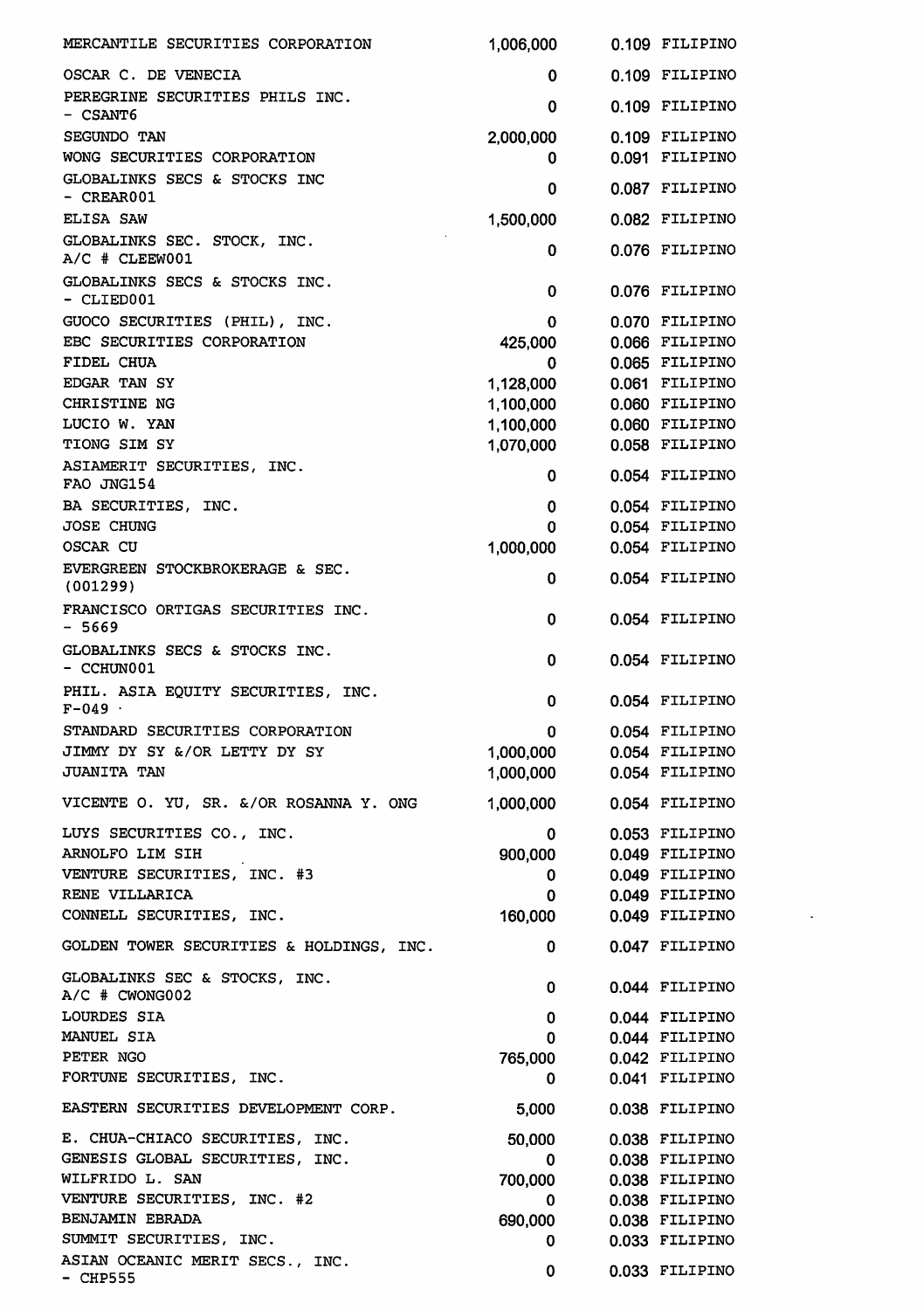| 0.033 FILIPINO<br>0<br>0.033 FILIPINO<br>0<br>0.033 FILIPINO<br>600,000<br>0.033 FILIPINO<br>0<br>0.033 FILIPINO<br>0<br>0.033 FILIPINO<br>0<br>0.033 FILIPINO<br>0<br>/000133<br>600,000<br>0.033 FILIPINO<br>ARTHUR V. REYES<br>0.033 FILIPINO<br>0<br>0.033 FILIPINO<br>0<br>$\Omega$<br>0.033 FILIPINO<br>R.S. LIM AND COMPANY, INC.<br>0.031 FILIPINO<br>0<br>0.029 FILIPINO<br>0<br>320<br>0.027 FILIPINO<br>500,000<br>0.027 FILIPINO<br>500,000<br>0.027 FILIPINO<br>0.027 FILIPINO<br>300,000<br>0.027 FILIPINO<br>0<br>0.027 FILIPINO<br>0<br>A/C # CANRA001<br>JIMMY ONG HAY<br>500,000<br>0.027 FILIPINO<br>500,000<br>MARIBETH AND/OR HERMANO<br>0.027 FILIPINO<br>0.027 FILIPINO<br>0<br>500,000<br>0.027 FILIPINO<br>0.027 FILIPINO<br>0<br>VENTURE SECURITIES, INC. #4<br>0.027 FILIPINO<br>$\mathbf 0$<br>FEDERICO E. PUNO<br>0.027 FILIPINO<br>490,000<br>475,000<br>0.026 OTHERS<br>450,000<br>0.024 FILIPINO<br>0.024 FILIPINO<br>I. ACKERMAN & CO., INC.<br>0<br>0.024 FILIPINO<br>J.M. BARCELON & CO., INC.<br>0<br>0.022 FILIPINO<br>$\bf{0}$<br>A/C # CFRAN001<br>$\mathbf 1$<br>0.022 FILIPINO<br>0.022 FILIPINO<br>$\mathbf 0$<br>FAO JNGO74<br>200,000<br>0.022 FILIPINO<br>400,000<br>0.022 FILIPINO<br>0.022 FILIPINO<br>$\mathbf 0$<br>$\mathbf 0$<br>0.022 FILIPINO<br>0.022 FILIPINO<br>0<br>0<br>0.022 FILIPINO<br>$\mathbf 0$<br>0.022 FILIPINO<br>$-$ CLAHE001<br>GLOBALINKS SECURITIES & STOCKS, INC.<br>300,000<br>0.022 FILIPINO<br>0.022 FILIPINO<br>0<br>0<br>0.022 FILIPINO | MARIO CRISOLOGO, JR.                            | 600,000 | 0.033 FILIPINO |
|----------------------------------------------------------------------------------------------------------------------------------------------------------------------------------------------------------------------------------------------------------------------------------------------------------------------------------------------------------------------------------------------------------------------------------------------------------------------------------------------------------------------------------------------------------------------------------------------------------------------------------------------------------------------------------------------------------------------------------------------------------------------------------------------------------------------------------------------------------------------------------------------------------------------------------------------------------------------------------------------------------------------------------------------------------------------------------------------------------------------------------------------------------------------------------------------------------------------------------------------------------------------------------------------------------------------------------------------------------------------------------------------------------------------------------------------------------------------------------------------------------------------|-------------------------------------------------|---------|----------------|
|                                                                                                                                                                                                                                                                                                                                                                                                                                                                                                                                                                                                                                                                                                                                                                                                                                                                                                                                                                                                                                                                                                                                                                                                                                                                                                                                                                                                                                                                                                                      | GLOBALINKS SEC.& STOCKS, INC.<br>A/C # CTABE001 |         |                |
|                                                                                                                                                                                                                                                                                                                                                                                                                                                                                                                                                                                                                                                                                                                                                                                                                                                                                                                                                                                                                                                                                                                                                                                                                                                                                                                                                                                                                                                                                                                      | HIGHLAND SECURITIES PHIL. INC.                  |         |                |
|                                                                                                                                                                                                                                                                                                                                                                                                                                                                                                                                                                                                                                                                                                                                                                                                                                                                                                                                                                                                                                                                                                                                                                                                                                                                                                                                                                                                                                                                                                                      | <b>GILBERT LIU</b>                              |         |                |
|                                                                                                                                                                                                                                                                                                                                                                                                                                                                                                                                                                                                                                                                                                                                                                                                                                                                                                                                                                                                                                                                                                                                                                                                                                                                                                                                                                                                                                                                                                                      | PETER ONG                                       |         |                |
|                                                                                                                                                                                                                                                                                                                                                                                                                                                                                                                                                                                                                                                                                                                                                                                                                                                                                                                                                                                                                                                                                                                                                                                                                                                                                                                                                                                                                                                                                                                      | HELEN POH                                       |         |                |
|                                                                                                                                                                                                                                                                                                                                                                                                                                                                                                                                                                                                                                                                                                                                                                                                                                                                                                                                                                                                                                                                                                                                                                                                                                                                                                                                                                                                                                                                                                                      | R. S. LIM & CO., INC.                           |         |                |
|                                                                                                                                                                                                                                                                                                                                                                                                                                                                                                                                                                                                                                                                                                                                                                                                                                                                                                                                                                                                                                                                                                                                                                                                                                                                                                                                                                                                                                                                                                                      | REGINA CAPITAL DEVT. CORP.                      |         |                |
|                                                                                                                                                                                                                                                                                                                                                                                                                                                                                                                                                                                                                                                                                                                                                                                                                                                                                                                                                                                                                                                                                                                                                                                                                                                                                                                                                                                                                                                                                                                      |                                                 |         |                |
|                                                                                                                                                                                                                                                                                                                                                                                                                                                                                                                                                                                                                                                                                                                                                                                                                                                                                                                                                                                                                                                                                                                                                                                                                                                                                                                                                                                                                                                                                                                      | PACIANO TANGCO                                  |         |                |
|                                                                                                                                                                                                                                                                                                                                                                                                                                                                                                                                                                                                                                                                                                                                                                                                                                                                                                                                                                                                                                                                                                                                                                                                                                                                                                                                                                                                                                                                                                                      | ANGEL VELASCO AND/OR PAULETTE VELASCO           |         |                |
|                                                                                                                                                                                                                                                                                                                                                                                                                                                                                                                                                                                                                                                                                                                                                                                                                                                                                                                                                                                                                                                                                                                                                                                                                                                                                                                                                                                                                                                                                                                      | ALEXANDER S. WONG                               |         |                |
|                                                                                                                                                                                                                                                                                                                                                                                                                                                                                                                                                                                                                                                                                                                                                                                                                                                                                                                                                                                                                                                                                                                                                                                                                                                                                                                                                                                                                                                                                                                      | FAO R0312                                       |         |                |
|                                                                                                                                                                                                                                                                                                                                                                                                                                                                                                                                                                                                                                                                                                                                                                                                                                                                                                                                                                                                                                                                                                                                                                                                                                                                                                                                                                                                                                                                                                                      | LUCKY SECURITIES, INC.                          |         |                |
|                                                                                                                                                                                                                                                                                                                                                                                                                                                                                                                                                                                                                                                                                                                                                                                                                                                                                                                                                                                                                                                                                                                                                                                                                                                                                                                                                                                                                                                                                                                      | ELSIE O. LIM                                    |         |                |
|                                                                                                                                                                                                                                                                                                                                                                                                                                                                                                                                                                                                                                                                                                                                                                                                                                                                                                                                                                                                                                                                                                                                                                                                                                                                                                                                                                                                                                                                                                                      | ELIZABETH ANDERSON                              |         |                |
|                                                                                                                                                                                                                                                                                                                                                                                                                                                                                                                                                                                                                                                                                                                                                                                                                                                                                                                                                                                                                                                                                                                                                                                                                                                                                                                                                                                                                                                                                                                      | MARIA CRISTINA DE LA PAZ                        |         |                |
|                                                                                                                                                                                                                                                                                                                                                                                                                                                                                                                                                                                                                                                                                                                                                                                                                                                                                                                                                                                                                                                                                                                                                                                                                                                                                                                                                                                                                                                                                                                      | REBECCA DOMINGO-NEUMANN                         |         |                |
|                                                                                                                                                                                                                                                                                                                                                                                                                                                                                                                                                                                                                                                                                                                                                                                                                                                                                                                                                                                                                                                                                                                                                                                                                                                                                                                                                                                                                                                                                                                      | FIRST INTEGRATED CAPITAL SEC.<br>(001200)       |         |                |
|                                                                                                                                                                                                                                                                                                                                                                                                                                                                                                                                                                                                                                                                                                                                                                                                                                                                                                                                                                                                                                                                                                                                                                                                                                                                                                                                                                                                                                                                                                                      | GLOBALINKS SEC & STOCKS, INC.                   |         |                |
|                                                                                                                                                                                                                                                                                                                                                                                                                                                                                                                                                                                                                                                                                                                                                                                                                                                                                                                                                                                                                                                                                                                                                                                                                                                                                                                                                                                                                                                                                                                      |                                                 |         |                |
|                                                                                                                                                                                                                                                                                                                                                                                                                                                                                                                                                                                                                                                                                                                                                                                                                                                                                                                                                                                                                                                                                                                                                                                                                                                                                                                                                                                                                                                                                                                      |                                                 |         |                |
|                                                                                                                                                                                                                                                                                                                                                                                                                                                                                                                                                                                                                                                                                                                                                                                                                                                                                                                                                                                                                                                                                                                                                                                                                                                                                                                                                                                                                                                                                                                      | KERRY SECURITIES (PHILS.), INC.<br>$-$ NE005    |         |                |
|                                                                                                                                                                                                                                                                                                                                                                                                                                                                                                                                                                                                                                                                                                                                                                                                                                                                                                                                                                                                                                                                                                                                                                                                                                                                                                                                                                                                                                                                                                                      | FRANCISCO LIM AND/OR KEVIN Y. LIM               |         |                |
|                                                                                                                                                                                                                                                                                                                                                                                                                                                                                                                                                                                                                                                                                                                                                                                                                                                                                                                                                                                                                                                                                                                                                                                                                                                                                                                                                                                                                                                                                                                      | LIPPO SECURITIES, INC.                          |         |                |
|                                                                                                                                                                                                                                                                                                                                                                                                                                                                                                                                                                                                                                                                                                                                                                                                                                                                                                                                                                                                                                                                                                                                                                                                                                                                                                                                                                                                                                                                                                                      |                                                 |         |                |
|                                                                                                                                                                                                                                                                                                                                                                                                                                                                                                                                                                                                                                                                                                                                                                                                                                                                                                                                                                                                                                                                                                                                                                                                                                                                                                                                                                                                                                                                                                                      |                                                 |         |                |
|                                                                                                                                                                                                                                                                                                                                                                                                                                                                                                                                                                                                                                                                                                                                                                                                                                                                                                                                                                                                                                                                                                                                                                                                                                                                                                                                                                                                                                                                                                                      | THOMAS TAN KENG SIONG                           |         |                |
|                                                                                                                                                                                                                                                                                                                                                                                                                                                                                                                                                                                                                                                                                                                                                                                                                                                                                                                                                                                                                                                                                                                                                                                                                                                                                                                                                                                                                                                                                                                      | FR. MANUEL C. REGALADO                          |         |                |
|                                                                                                                                                                                                                                                                                                                                                                                                                                                                                                                                                                                                                                                                                                                                                                                                                                                                                                                                                                                                                                                                                                                                                                                                                                                                                                                                                                                                                                                                                                                      |                                                 |         |                |
|                                                                                                                                                                                                                                                                                                                                                                                                                                                                                                                                                                                                                                                                                                                                                                                                                                                                                                                                                                                                                                                                                                                                                                                                                                                                                                                                                                                                                                                                                                                      |                                                 |         |                |
|                                                                                                                                                                                                                                                                                                                                                                                                                                                                                                                                                                                                                                                                                                                                                                                                                                                                                                                                                                                                                                                                                                                                                                                                                                                                                                                                                                                                                                                                                                                      | GLOBALINKS SEC & STOCKS INC.                    |         |                |
|                                                                                                                                                                                                                                                                                                                                                                                                                                                                                                                                                                                                                                                                                                                                                                                                                                                                                                                                                                                                                                                                                                                                                                                                                                                                                                                                                                                                                                                                                                                      | ELVIRA A. TING                                  |         |                |
|                                                                                                                                                                                                                                                                                                                                                                                                                                                                                                                                                                                                                                                                                                                                                                                                                                                                                                                                                                                                                                                                                                                                                                                                                                                                                                                                                                                                                                                                                                                      | ASIAMERIT SECURITIES, INC.                      |         |                |
|                                                                                                                                                                                                                                                                                                                                                                                                                                                                                                                                                                                                                                                                                                                                                                                                                                                                                                                                                                                                                                                                                                                                                                                                                                                                                                                                                                                                                                                                                                                      | ROJAS CHUA                                      |         |                |
|                                                                                                                                                                                                                                                                                                                                                                                                                                                                                                                                                                                                                                                                                                                                                                                                                                                                                                                                                                                                                                                                                                                                                                                                                                                                                                                                                                                                                                                                                                                      | EMMANUEL DE LEON &/OR CECILE DE LEON            |         |                |
|                                                                                                                                                                                                                                                                                                                                                                                                                                                                                                                                                                                                                                                                                                                                                                                                                                                                                                                                                                                                                                                                                                                                                                                                                                                                                                                                                                                                                                                                                                                      | EVERGREEN STOCKBROKERAGE & SEC<br>(001472)      |         |                |
|                                                                                                                                                                                                                                                                                                                                                                                                                                                                                                                                                                                                                                                                                                                                                                                                                                                                                                                                                                                                                                                                                                                                                                                                                                                                                                                                                                                                                                                                                                                      | FOUR TREASURES DEVELOPMENT CORPORATION          |         |                |
|                                                                                                                                                                                                                                                                                                                                                                                                                                                                                                                                                                                                                                                                                                                                                                                                                                                                                                                                                                                                                                                                                                                                                                                                                                                                                                                                                                                                                                                                                                                      | FRANCISCO ORTIGAS SECURITIES INC.<br>- 762      |         |                |
|                                                                                                                                                                                                                                                                                                                                                                                                                                                                                                                                                                                                                                                                                                                                                                                                                                                                                                                                                                                                                                                                                                                                                                                                                                                                                                                                                                                                                                                                                                                      | GLOBALINKS SEC & STOCKS, INC.<br>A/C # CVELA001 |         |                |
|                                                                                                                                                                                                                                                                                                                                                                                                                                                                                                                                                                                                                                                                                                                                                                                                                                                                                                                                                                                                                                                                                                                                                                                                                                                                                                                                                                                                                                                                                                                      | GLOBALINKS SECS & STOCKS, INC.                  |         |                |
|                                                                                                                                                                                                                                                                                                                                                                                                                                                                                                                                                                                                                                                                                                                                                                                                                                                                                                                                                                                                                                                                                                                                                                                                                                                                                                                                                                                                                                                                                                                      |                                                 |         |                |
|                                                                                                                                                                                                                                                                                                                                                                                                                                                                                                                                                                                                                                                                                                                                                                                                                                                                                                                                                                                                                                                                                                                                                                                                                                                                                                                                                                                                                                                                                                                      | I.B. GIMENEZ SECURITIES, INC. A/C AA-002        |         |                |
|                                                                                                                                                                                                                                                                                                                                                                                                                                                                                                                                                                                                                                                                                                                                                                                                                                                                                                                                                                                                                                                                                                                                                                                                                                                                                                                                                                                                                                                                                                                      | PETER T. LIM, JR.                               |         |                |

 $\hat{r}$  .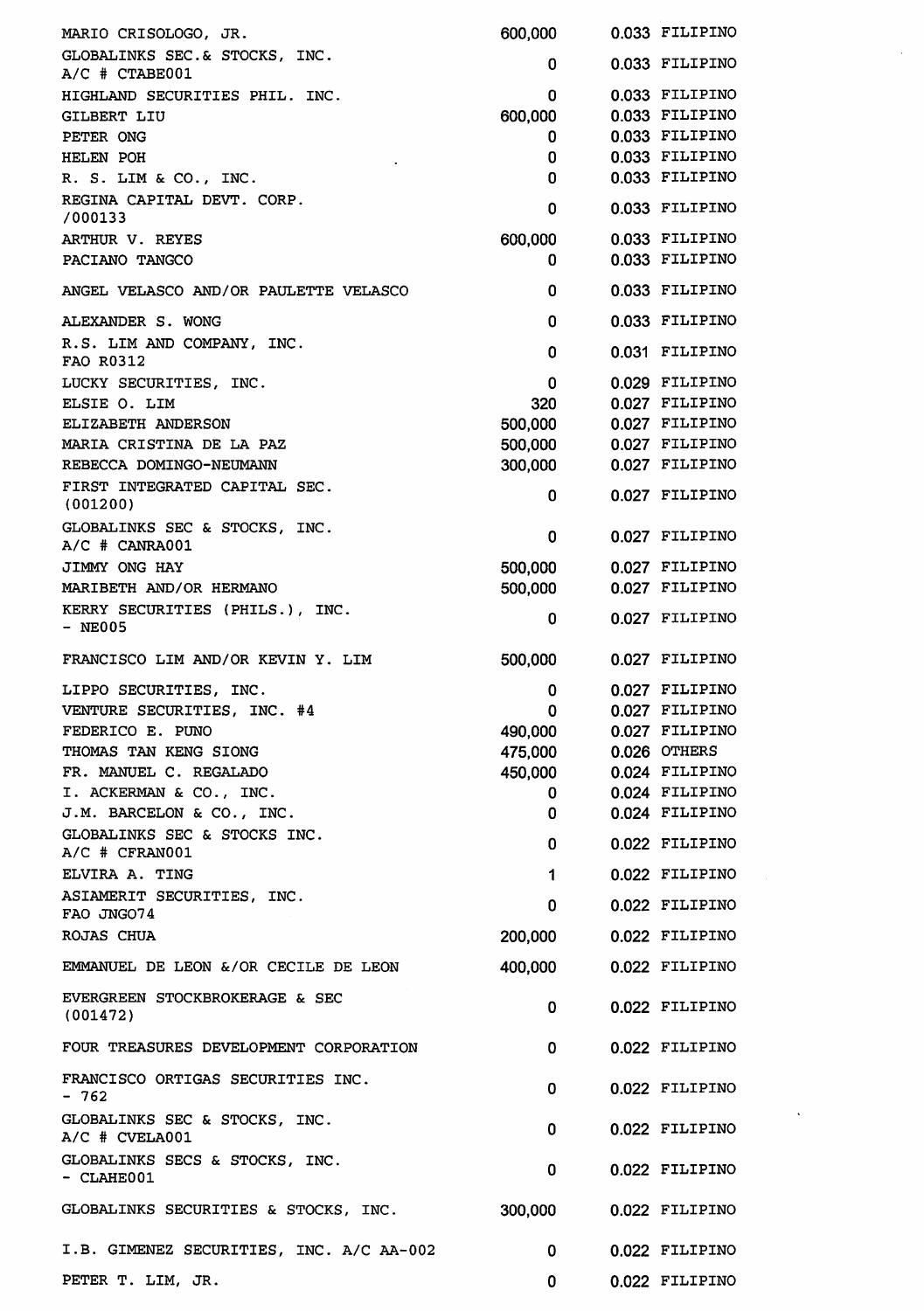ELISA L. NGO 400,000 0.022 FILIPINO DAVID LAO OSMENA <sup>0</sup> 0.022 FILIPINO R. S. LIM & CO., INC. FAO R0249 0 0.022 FILIPINO REGINA CAPT DEVT. CORP FAO IGBARAS HLSGS CORP. 400,000 0.022 FILIPINO VICENTE SIAO <sup>0</sup> 0.022 FILIPINO SUN HUNG KAI SEC.(PHIL.), INC.  $A/C$  # TAO11  $A/C$  # TAO11 BABY L. SY 200,000 0.022 FILIPINO MARIANO C. TIU 1999 D. EN ENGLISH DE L'ANNO C. TIU DOMINADOR VELASCO <sup>0</sup> 0.022 FILIPINO VENTURE SECURITIES, INC. #55 0 0.022 FILIPINO VENTURE SECURITIES, INC. #56 0 0.022 FILIPINO JAMES VINZON <sup>0</sup> 0.022 FILIPINO YAO & ZIALCITA, INC. (002681) <sup>0</sup> 0.022 FILIPINO WENDELL GOLANGCO <sup>0</sup> 0.020 FILIPINO DEE HUA T. GATCHALIAN <sup>0</sup> 0.019 FILIPINO LUISA CO LI 350,000 0.019 FILIPINO LORENZO CHING 120,000 0.018 FILIPINO ROBERTO BORJA 20,000 0.017 FILIPINO MARINO OLONDRIZ Y CIA 290,000 0.017 FILIPINO RHODORA S. ATANGAN <sup>0</sup> 0.016 FILIPINO BENTER MANAGEMENT & CONSTRUCTION, INC. 300,000 0.016 FILIPINO EMILIO L. CHING 300,000 0.016 FILIPINO MARIANO O. CHUA 100,000 0.016 FILIPINO RICHARD CHUA 100,000 0.016 FILIPINO MARGARET DI GO SONO 200,000 0.016 FILIPINO ALEJANDRO HAY 300,000 0.016 FILIPINO JAMES D. HOOD 300,000 0.016 AMERICAN MOISES TAN LIM **300,000** 0.016 FILIPINO ON LONG ONG <sup>0</sup> 0.016 FILIPINO JOSE T. SIY 300,000 0.016 FILIPINO URBANCORP SECS., INC. FAO RUBEN BALA JR. <sup>0</sup> 0.016 FILIPINO FRANCISCO UY 300,000 0.016 FILIPINO HONGKONG BANK OBO MLA. A/C # 027268/150 <sup>0</sup> 0.015 OTHERS SANDRA DEE 270,000 0.015 FILIPINO HDI SECURITIES, INC. A/C # TI\_N001 0 0.015 FILIPINO MARGARETTE DYCHENGBENG 250.000 0.014 FILIPINO R & L INVESTMENTS, INC. 18,000 0.013 FILIPINO TAN LIN LAY C. 240,000 0.013 FILIPINO OLIVIA L. PUNONGBAYAN 80,000 0.013 FILIPINO REGINA CAPITAL-411 80,000 0.013 FILIPINO VENTURE SECURITIES, INC. #36 0 0.013 FILIPINO ANTONIO HERMANO &/0R MARIBETH HERMANO 223,000 0.012 FILIPINO NENITA S. CRUZ <sup>0</sup> 0.012 FILIPINO GLOBALINKS SEC & STOCKS INC. COOMETIMES SEC & STOCKS TNC.<br>A/C#CSYER001 0 0.012 FILIPINO PIERCE INTERLINK SECURITIES, INC. 220,000 0.012 FILIPINO YU HENG SECURITIES, INC. <sup>0</sup> 0.012 FILIPINO VENTURE SECURITIES, INC. #7 0 0.011 FILIPINO JUAN CATHLLA ABRERA 200,000 0.011 FILIPINO EDMOND T. AGUILAR  $\qquad \qquad \qquad 0 \qquad \qquad 0.011$  FILIPINO ALL ASIA SEC. MGT., CORP. A/C # CE013 0 0.011 FILIPINO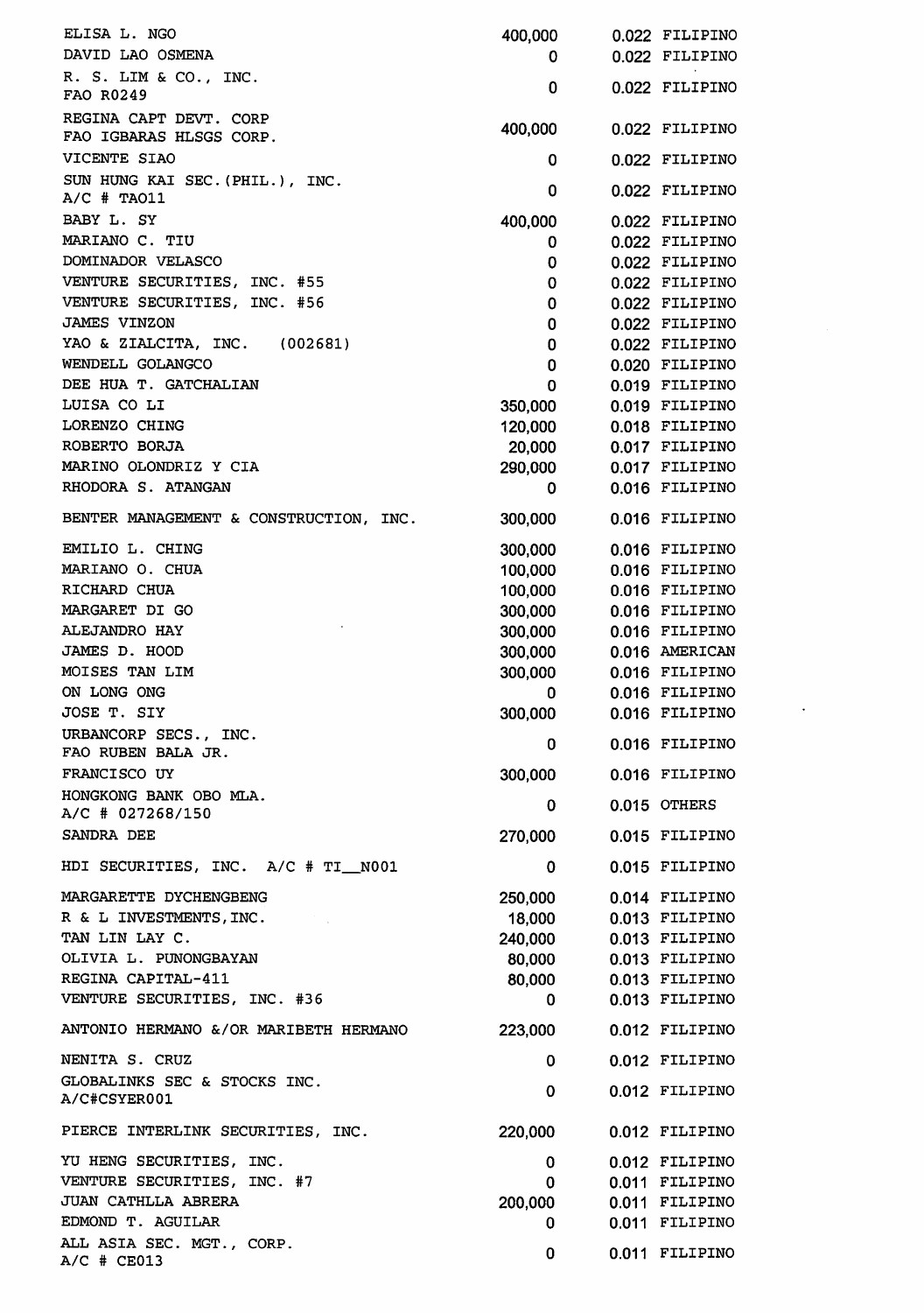| ASI SECURITIES, INC.<br>FAO 10NGJOCG                                   | 0                  | 0.011 FILIPINO                   |
|------------------------------------------------------------------------|--------------------|----------------------------------|
| DAVID R. BALADAD                                                       | 0                  | 0.011 FILIPINO                   |
| LIM HONG BEN                                                           | 0                  | 0.011 FILIPINO                   |
| LIBRADO S. CALILUNG                                                    | 200,000            | 0.011 FILIPINO                   |
| VICKY L. CHAN                                                          | 0                  | 0.011 FILIPINO                   |
| ANG NGO CHIONG                                                         | 0                  | 0.011 FILIPINO                   |
| CHRISTFUND SEC (PHILS.), INC.<br>(CCOO9)                               | 0                  | 0.011 FILIPINO                   |
| CHRISTFUND SEC. (PHILS.), INC.<br>(CCOO1)                              | 0                  | 0.011 FILIPINO                   |
| ROLAND S. CHUA                                                         | 200,000            | 0.011 FILIPINO                   |
| CORAZON S. CRUZ                                                        | 0                  | 0.011 FILIPINO                   |
| OSCAR S. CU ITF ANTHONY CU                                             | 200,000            | 0.011 FILIPINO                   |
| CUALOPING SECURITIES CORPORATION                                       | 0                  | 0.011 FILIPINO                   |
| EAST WEST CAPITAL CORPORATION                                          | $\mathbf 0$<br>0   | 0.011 FILIPINO<br>0.011 FILIPINO |
| EQUITABLE SECURITIES (PHILS.), INC.<br>EVERGREEN STOCKBROKERAGE & SEC. |                    |                                  |
| (001006)                                                               | 0                  | 0.011 FILIPINO                   |
| FORUM HOLDINGS CORPORATION<br>FRANCISCO ORTIGAS SEC., INC.             | 200,000            | 0.011 FILIPINO                   |
| A/C#4218                                                               | 0                  | 0.011 FILIPINO                   |
| MA. JOSELINA GEPUELA<br>GLOBALINKS SEC & STOCKS INC.                   | $\mathbf 0$        | 0.011 FILIPINO                   |
| A/C#CKADA001                                                           | 0                  | 0.011 FILIPINO                   |
| GLOBALINKS SECS & STOCKS INC.<br>- CCOMA001                            | 0                  | 0.011 FILIPINO                   |
| MARIBETH HERMANO                                                       | 200,000            | 0.011 FILIPINO                   |
| HIGHLAND SECURITIES, INC.<br>(006419)                                  | 0                  | 0.011 FILIPINO                   |
| J.L. HOLDINGS CORPORATION                                              | 200,000            | 0.011 FILIPINO                   |
| LAO KIM                                                                | 0                  | $.0011$ FILIPINO                 |
| BIENVENIDO LIM<br>TIMOTHY LIONG                                        | 200,000<br>200,000 | 0.011 FILIPINO<br>0.011 FILIPINO |
| WILLIAM LUA                                                            | 200,000            | 0.011 FILIPINO                   |
| HIPOLITO MEDEL                                                         | 0                  | 0.011 FILIPINO                   |
| R. S. LIM & CO., INC.                                                  |                    |                                  |
| $FAO$ (D)<br>R.S. LIM & CO., INC.                                      | 0                  | 0.011 FILIPINO                   |
| FAO R0458                                                              | $\mathbf{0}$       | 0.011 FILIPINO                   |
| R.S. LIM & CO., INC.<br>FAO R1648                                      | $\mathbf 0$        | 0.011 FILIPINO                   |
| R.S. LIM AND COMPANY, INC.<br>$-$ R0118                                | 0                  | 0.011 FILIPINO                   |
| FREDDIE RILLERA                                                        | $\mathbf 0$        | 0.011 FILIPINO                   |
| RICARDO J. ROMULO &/OR ALESSANDRA T.<br>SQUILLANTINI                   | 200,000            | 0.011 FILIPINO                   |
| ANTONINO SAN JUAN, JR.                                                 | 0                  | 0.011 FILIPINO                   |
| RICKY SEE ENG HUY                                                      | 200,000            | 0.011 FILIPINO                   |
| GO YIAK SO                                                             | 0                  | 0.011 FILIPINO                   |
| SOLAR SECURITIES, INC.<br>EARLWAYNE W. TAN                             | 0                  | 0.011 FILIPINO                   |
| FRANCIS TAN                                                            | 200,000<br>0       | 0.011 FILIPINO<br>0.011 FILIPINO |
| TRITON SECURITIES CORPORATION                                          | $\mathbf 0$        | 0.011 FILIPINO                   |
| <b>JAMES UY</b>                                                        | 0                  | 0.011 FILIPINO                   |
| CHIN HSIANG WANG                                                       | 200,000            | 0.011 OTHERS                     |
| WESTMONT FAO MARIANO U. GODINEZ                                        | 0                  | 0.011 FILIPINO                   |
| WESTMONT FAO PHILIP HUANG                                              | 0                  | 0.011 FILIPINO                   |
| JUANITO L. YEE                                                         | 200,000            | 0.011 FILIPINO                   |
| LARRY YU                                                               | 0                  | 0.011 FILIPINO                   |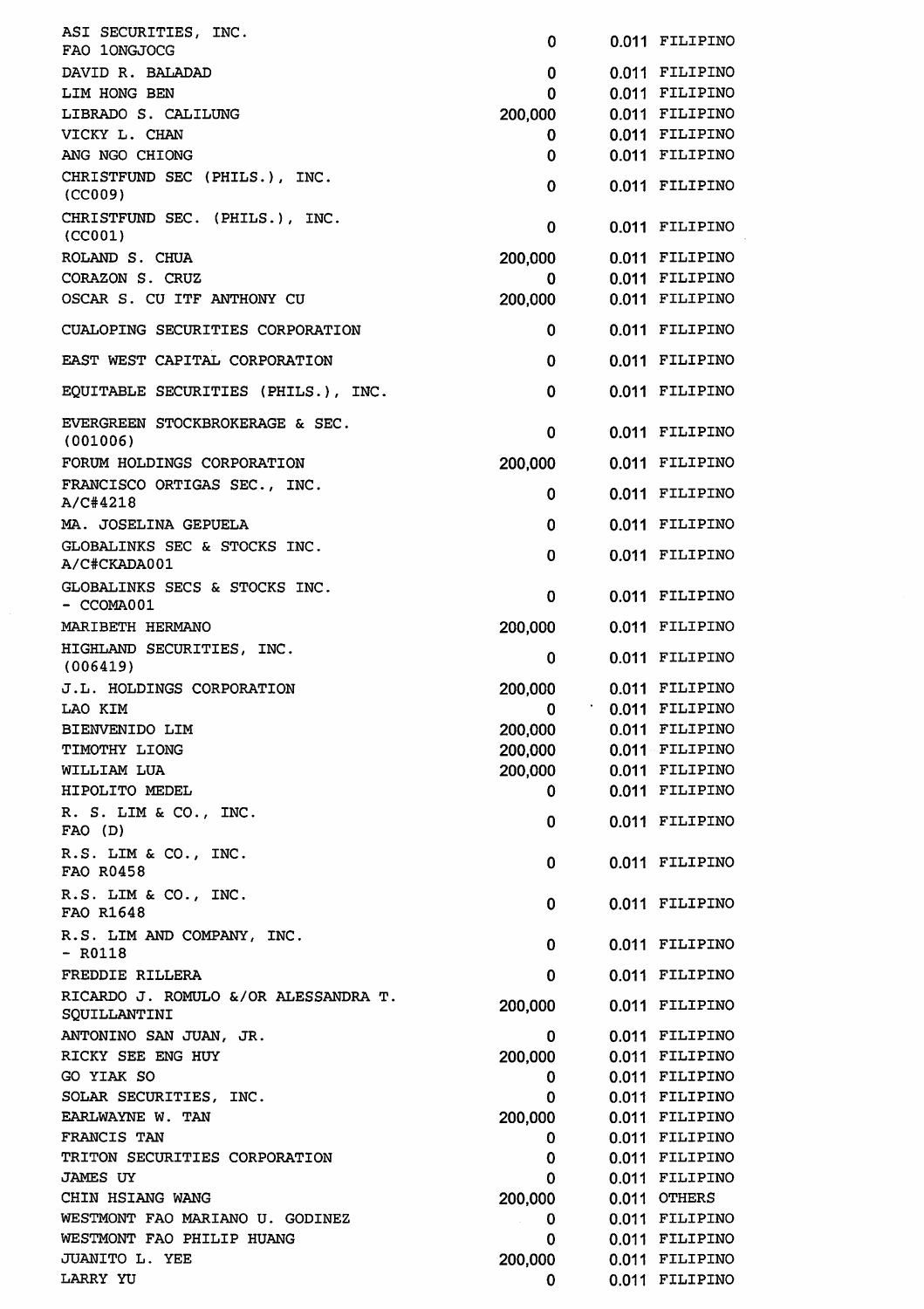| TEODORA G. YU<br>ROSAURO D. ZARAGOZA                                        | 200,000<br>0           | 0.011 FILIPINO<br>0.011 FILIPINO                   |
|-----------------------------------------------------------------------------|------------------------|----------------------------------------------------|
| MARKET CAPITAL & SECURITIES, INC.                                           | 0                      | 0.011 FILIPINO                                     |
| ADELAIDA T. VELANDRIA<br>FINVEST SECURITIES CO., INC.<br>YOLANDA TANPASCUAL | 50,000<br>0<br>180,000 | 0.010 FILIPINO<br>0.010 FILIPINO<br>0.010 FILIPINO |
| GEORGE TUBIANO AND/OR ZENONA TUBIANO                                        | 0                      | 0.010 FILIPINO                                     |
| TAN LEE SUY                                                                 | 170,000                | 0.009 FILIPINO                                     |
| TRENDLINE SECURITIES CORPORATION                                            | 0                      | 0.009 FILIPINO                                     |
| OSCAR CU                                                                    | 0                      | 0.009 FILIPINO                                     |
| H.E. BENNETT SECURITIES, INC.<br>$-5820$                                    | $\mathbf{0}$           | 0.009 FILIPINO                                     |
| J. M. BARCELON & CO., INC.                                                  | 0                      | 0.009 FILIPINO                                     |
| MERIDIAN SECURITIES, INC.<br>$-001092$                                      | $\mathbf 0$            | 0.009 FILIPINO                                     |
| VENTURE SECURITIES, INC. #10                                                | $\mathbf 0$            | 0.009 FILIPINO                                     |
| RAMESH T. AMARNANI &/OR DURU T. AMARNANI                                    | 150,000                | 0.008 FILIPINO                                     |
| CONSTANTINO CHUA<br><b>GLORIA CHUA</b>                                      | $\mathbf 0$<br>150,000 | 0.008 FILIPINO<br>0.008 FILIPINO                   |
| EVERGREEN STOCKBROKERAGE & SEC<br>(001424)                                  | 0                      | 0.008 FILIPINO                                     |
| I. B. GIMENEZ SECURITIES, INC. - RVC-001                                    | $\mathbf 0$            | 0.008 FILIPINO                                     |
| LARRGO SECURITIES COMPANY, INC.                                             | 50,000                 | 0.008 FILIPINO                                     |
| JOSE H. REMO, JR.                                                           | 50,000                 | 0.008 FILIPINO                                     |
| HONORIO REYES-LAO                                                           | 0                      | 0.008 FILIPINO                                     |
| ROBIN T. UY                                                                 | 150,000                | 0.008 FILIPINO                                     |
| G & L SECURITIES CO., INC.<br>SUSAN D. TAN                                  | 0                      | 0.008 FILIPINO<br>0.008 FILIPINO                   |
|                                                                             | 0                      |                                                    |
| VENTURE SECURITIES, INC. #51                                                | 0                      | 0.008 FILIPINO                                     |
| PACIFIC ASIA SECURITIES CORPORATION                                         | 0                      | 0.007 FILIPINO                                     |
| AGJ SECURITIES CORPORATION                                                  | 0                      | 0.007 FILIPINO                                     |
| <b>CLEOFE CANETE</b>                                                        | 130,000                | 0.007 FILIPINO                                     |
| TOMAS S. AURE, JR.                                                          | 40,000                 | 0.007 FILIPINO                                     |
| WILLIAM N. CHUA CO KIONG                                                    | 120,000                | 0.007 FILIPINO                                     |
| GLOBALINKS SEC & STOCKS, INC.<br>$A/C$ # CYUBO001                           | 0                      | 0.007 FILIPINO                                     |
| GLOBALINKS SECS & STOCKS INC.<br>$-$ CSACR001                               | $\mathbf 0$            | 0.007 FILIPINO                                     |
| GLOBALINKS SECS & STOCKS INC.<br>- CSAEL001                                 | 0                      | 0.007 FILIPINO                                     |
| RENE E. GUERRERO                                                            | 120,000                | 0.007 FILIPINO                                     |
| TERESITO MEDIDAS                                                            | 120,000                | 0.007 FILIPINO                                     |
| <b>RAMON NERIA</b>                                                          | 0                      | 0.007 FILIPINO                                     |
| RAYMOND TONG                                                                | 120,000                | 0.007 FILIPINO                                     |
| FELIX WU                                                                    | 0                      | 0.007 FILIPINO                                     |
| YAO & ZIALCITA, INC. (002092)                                               | 0                      | 0.007 FILIPINO                                     |
| LILY YU                                                                     | 0                      | 0.007 FILIPINO                                     |

 $\sim$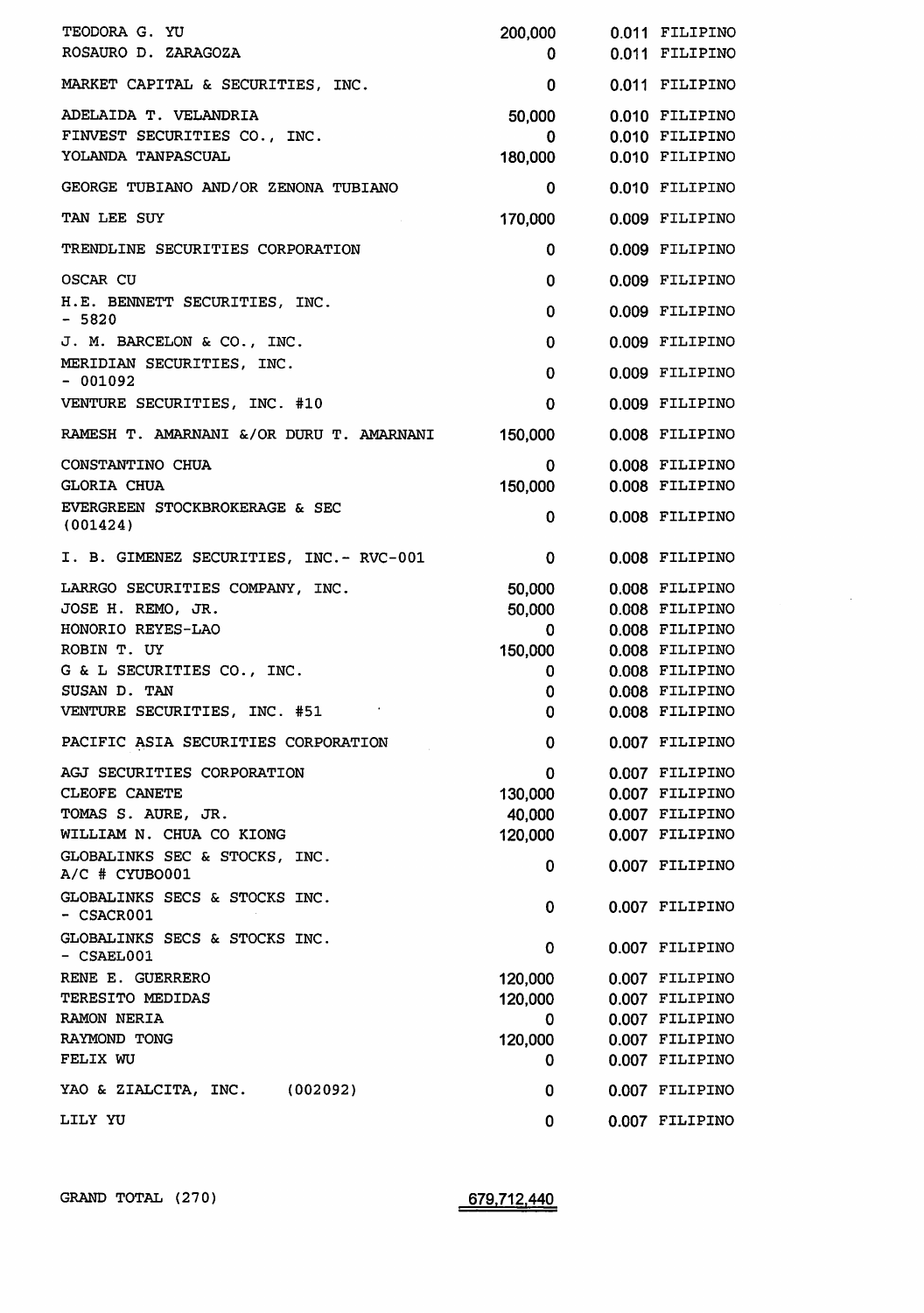## THIS IS A COMPUTER GENERATED REPORT AND IF ISSUED WITHOUT ALTERATION, DOES NOT REQUIRE ANY SIGNATURE.

 $\ddot{\phantom{a}}$ 

 $\ddot{\phantom{a}}$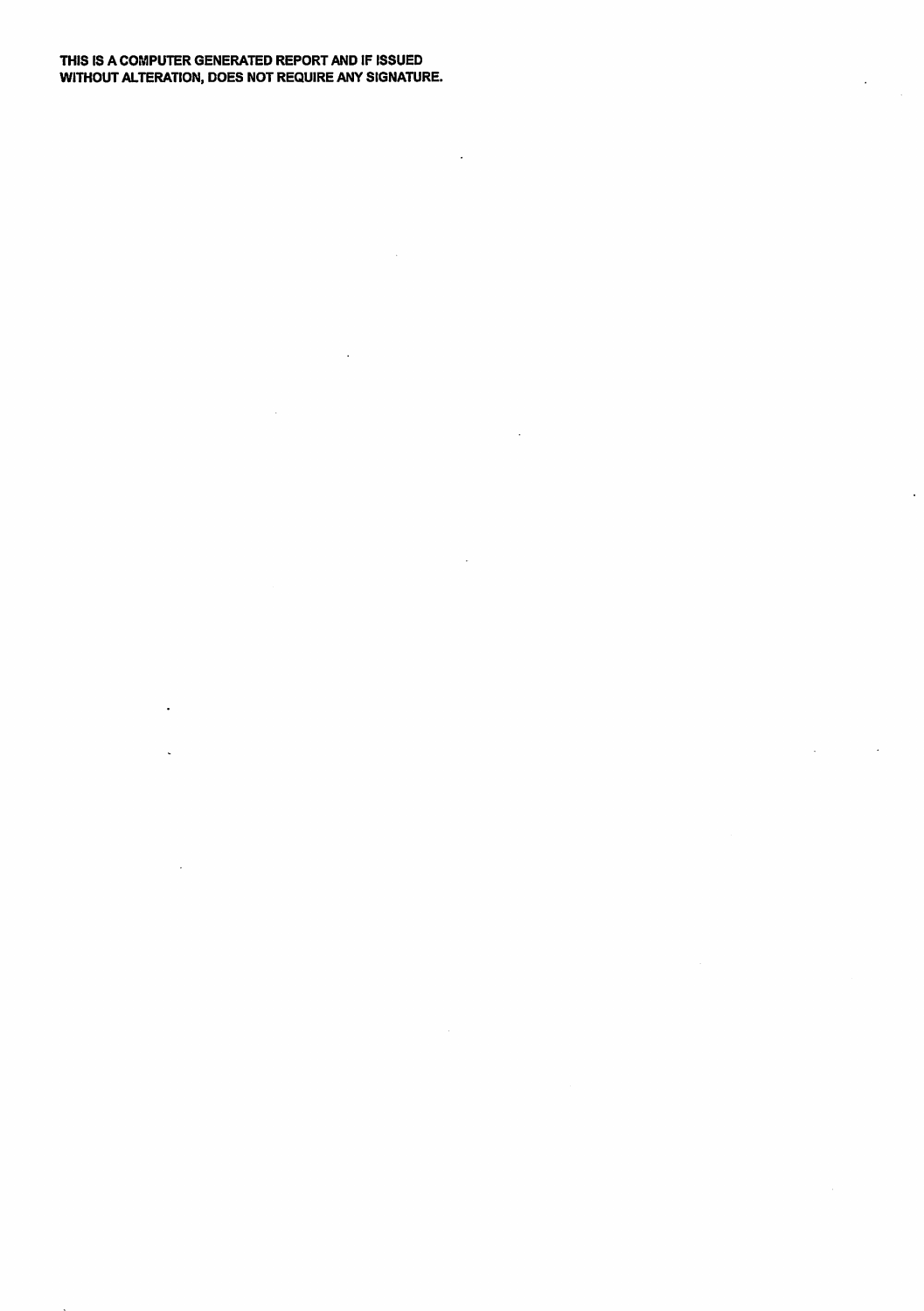## OUTSTANDING BALANCES FOR A SPECIFIC COMPANY

 $\mathbf{1}$ 

## Company Code - FPIOOOOOOOOO FORUM PACIFIC, INC.

| <b>BPNAME</b>                                     | <b>HOLDINGS</b> |
|---------------------------------------------------|-----------------|
| <b>WESTLINK GLOBAL EQUITIES, INC.</b>             | 83,664,400      |
| <b>ABACUS SECURITIES CORPORATION</b>              | 31,607,458      |
| ANSALDO, GODINEZ & CO., INC.                      | 29,692,000      |
| COL Financial Group, Inc.                         | 21,426,283      |
| TRI-STATE SECURITIES, INC.                        | 13,500,000      |
| AB CAPITAL SECURITIES, INC.                       | 12,571,000      |
| HDI SECURITIES, INC.                              | 12,432,000      |
| <b>GLOBALINKS SECURITIES &amp; STOCKS, INC.</b>   | 11,010,754      |
| YAO & ZIALCITA, INC.                              | 9,610,000       |
| <b>EVERGREEN STOCK BROKERAGE &amp; SEC., INC.</b> | 8,817,000       |
| <b>EASTERN SECURITIES DEVELOPMENT CORPORATION</b> | 8,815,000       |
| AP SECURITIES INCORPORATED                        | 8,521,000       |
| QUALITY INVESTMENTS & SECURITIES CORPORATION      | 8,460,250       |
| <b>BPI SECURITIES CORPORATION</b>                 | 7,248,671       |
| KING'S POWER SECURITIES, INC.                     | 6,070,000       |
| R. COYIUTO SECURITIES, INC.                       | 5,988,075       |
| SOLAR SECURITIES, INC.                            | 5,931,000       |
| GOLDEN TOWER SECURITIES & HOLDINGS, INC.          | 5,692,000       |
| R. S. LIM & CO., INC.                             | 5,602,000       |
| TOWER SECURITIES, INC.                            | 5,551,000       |
| <b>CITIBANK N.A.</b>                              | 5,000,000       |
| <b>WEALTH SECURITIES, INC.</b>                    | 4,991,100       |
| A & A SECURITIES, INC.                            | 4,990,880       |
| REGINA CAPITAL DEVELOPMENT CORPORATION            | 4,894,060       |
| <b>EAGLE EQUITIES, INC.</b>                       | 4,670,000       |
| <b>CITISECURITIES, INC.</b>                       | 4,518,393       |
| FIRST METRO SECURITIES BROKERAGE CORP.            | 4,473,088       |
| MAYBANK ATR KIM ENG SECURITIES, INC.              | 4,312,603       |
| NEW WORLD SECURITIES CO., INC.                    | 4,170,000       |
| <b>BERNAD SECURITIES, INC.</b>                    | 4,147,000       |
| INTRA-INVEST SECURITIES, INC.                     | 3,969,000       |
| E. CHUA CHIACO SECURITIES, INC.                   | 3,960,000       |
| PAN ASIA SECURITIES CORP.                         | 3,684,000       |
| <b>JSG SECURITIES, INC.</b>                       | 3,330,000       |
| PHILSTOCKS FINANCIAL INC                          | 3,329,602       |
|                                                   | 3,250,000       |
| YU & COMPANY, INC.                                | 3,113,000       |
| <b>SB EQUITIES, INC.</b>                          | 3,100,000       |
| <b>GOLDSTAR SECURITIES, INC.</b>                  | 2,980,000       |
| <b>ALPHA SECURITIES CORP.</b>                     | 2,970,000       |
| PREMIUM SECURITIES, INC.                          | 2,701,000       |
| <b>B. H. CHUA SECURITIES CORPORATION</b>          |                 |
| BELSON SECURITIES, INC.                           | 2,649,996       |
| INVESTORS SECURITIES, INC,                        | 2,600,000       |
| DAVID GO SECURITIES CORP.                         | 2,405,000       |
| <b>MANDARIN SECURITIES CORPORATION</b>            | 2,170,000       |
| R. NUBLA SECURITIES, INC.                         | 2,110,000       |
| <b>VENTURE SECURITIES, INC.</b>                   | 1,980,600       |
| FIRST ORIENT SECURITIES, INC.                     | 1,745,000       |
| BENJAMIN CO CA & CO., INC.                        | 1,560,000       |
| <b>STANDARD SECURITIES CORPORATION</b>            | 1,545,000       |
| <b>EQUITIWORLD SECURITIES, INC.</b>               | 1,445,000       |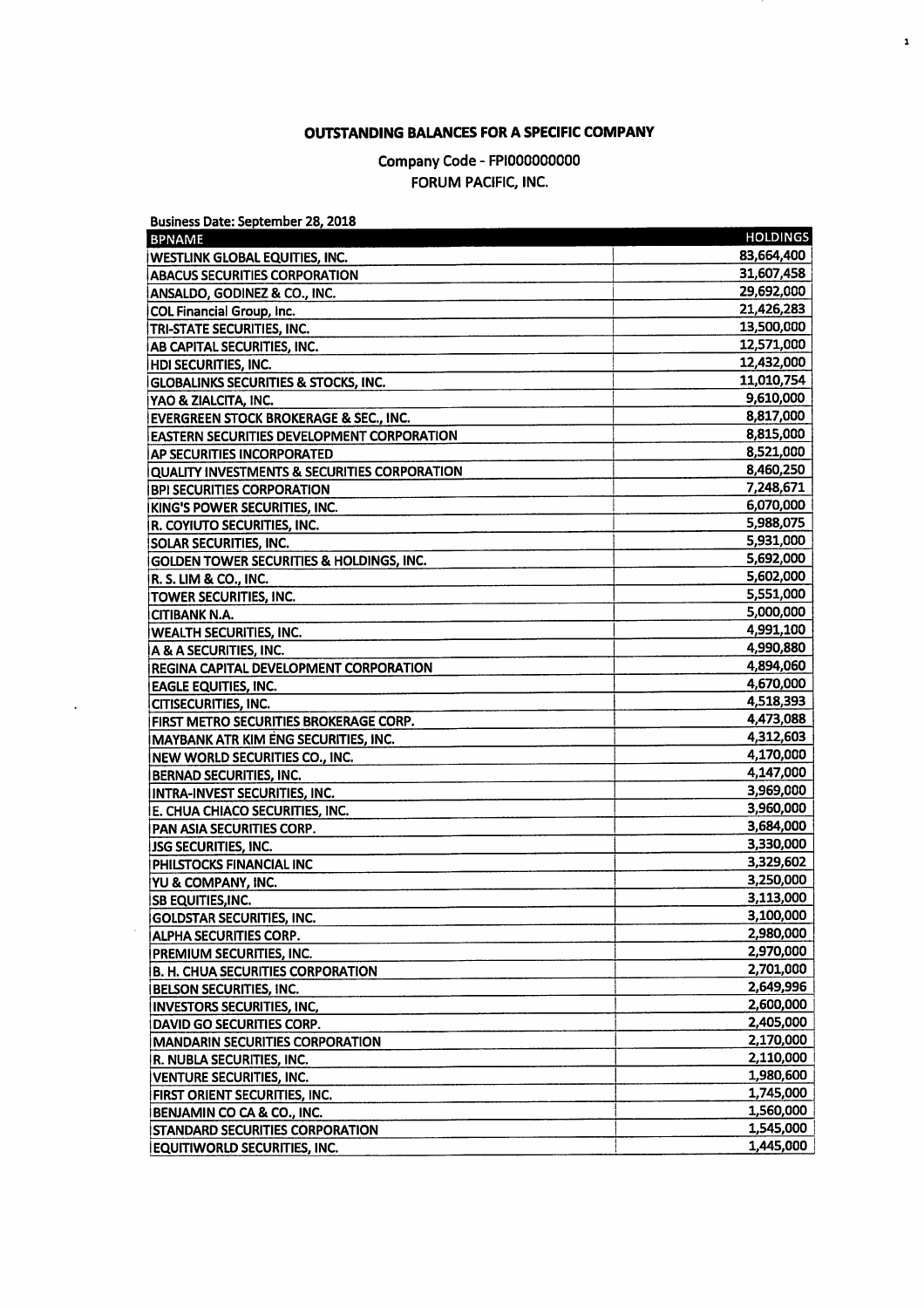| <b>BPNAME</b>                                                         | <b>HOLDINGS</b>    |
|-----------------------------------------------------------------------|--------------------|
| <b>BDO SECURITIES CORPORATION</b>                                     | 1,444,000          |
| TANSENGCO & CO., INC.                                                 | 1,436,000          |
| II. B. GIMENEZ SECURITIES, INC.                                       | 1,301,000          |
| TRITON SECURITIES CORP.                                               | 1,280,000          |
| <b>IG.D. TAN &amp; COMPANY, INC.</b>                                  | 1,245,000          |
| PLATINUM SECURITIES, INC.                                             | 1,243,000          |
| <b>IMERCANTILE SECURITIES CORP.</b>                                   | 1,232,000          |
| <b>BA SECURITIES, INC.</b>                                            | 1,155,000          |
| <b>IGC SECURITIES INC.</b>                                            | 1,144,400          |
| IMPERIAL, DE GUZMAN, ABALOS & CO., INC.                               | 1,107,000          |
| <b>AURORA SECURITIES, INC.</b>                                        | 1,075,000          |
| <b>AAA SOUTHEAST EQUITIES, INCORPORATED</b>                           | 1,047,000          |
| SINCERE SECURITIES CORPORATION                                        | 950,000            |
| FIRST INTEGRATED CAPITAL SECURITIES, INC.                             | 950,000            |
| <b>WONG SECURITIES CORPORATION</b>                                    | 950,000            |
| LUCKY SECURITIES, INC.                                                | 900,000            |
| <b>PNB SECURITIES, INC.</b>                                           | 899,000            |
| SUMMIT SECURITIES, INC.                                               | 892,913            |
| <b>PAPA SECURITIES CORPORATION</b>                                    | 855,000            |
| <b>BDO NOMURA SECURITIES INC</b>                                      | 841,000            |
| <b>IMDR SECURITIES, INC.</b>                                          | 760,000            |
| <b>RCBC SECURITIES, INC.</b>                                          | 690,000            |
| <b>S.J. ROXAS &amp; CO., INC.</b>                                     | 690,000            |
| F. YAP SECURITIES, INC.                                               | 685,000            |
| MERIDIAN SECURITIES, INC.                                             | 660,000            |
| <b>ASTRA SECURITIES CORPORATION</b>                                   | 600,000            |
| <b>ARMSTRONG SECURITIES, INC.</b>                                     | 597,000            |
| <b>OPTIMUM SECURITIES CORPORATION</b>                                 | 588,000            |
| <b>UCPB SECURITIES, INC.</b>                                          | 550,000            |
| MOUNT PEAK SECURITIES, INC.                                           | 535,000            |
| <b>JAKA SECURITIES CORP.</b>                                          | 502,000            |
| DA MARKET SECURITIES, INC.                                            | 397,250            |
| I. ACKERMAN & CO., INC.                                               | 382,000            |
| A. T. DE CASTRO SECURITIES CORP.                                      | 360,000            |
| LUYS SECURITIES COMPANY, INC.                                         | 293,000            |
| <b>ASIASEC EQUITIES, INC.</b>                                         | 270,000            |
| <b>CUALOPING SECURITIES CORPORATION</b>                               | 260,000<br>250,000 |
| <b>DEUTSCHE REGIS PARTNERS, INC.</b>                                  |                    |
| DIVERSIFIED SECURITIES, INC.                                          | 232,000<br>195,000 |
| H. E. BENNETT SECURITIES, INC.                                        | 160,000            |
| <b>FIDELITY SECURITIES, INC.</b>                                      | 132,000            |
| ASIAN CAPITAL EQUITIES, INC.                                          | 100,000            |
| PHILIPPINE EQUITY PARTNERS, INC.                                      | 95,000             |
| <b>RTG &amp; COMPANY, INC.</b>                                        | 90,000             |
| IJ.M. BARCELON & CO., INC.                                            | 50,000             |
| <b>GUILD SECURITIES, INC.</b><br><b>ALAKOR SECURITIES CORPORATION</b> | 50,000             |
| CAMPOS, LANUZA & COMPANY, INC.                                        | 47,000             |
| SARANGANI SECURITIES, INC.                                            | 45,000             |
| <b>MARINO OLONDRIZ Y CIA</b>                                          | 42,390             |
| ASIA PACIFIC CAPITAL EQUITIES & SECURITIES CORP.                      | 40,000             |
| <b>EQUITABLE SECURIITES (PHILS.) INC.</b>                             | 40,000             |
| SECURITIES SPECIALISTS, INC.                                          | 40,000             |
| UNICAPITAL SECURITIES INC.                                            | 34,950             |
| HK SECURITIES, INC.                                                   | 30,000             |
| <b>STRATEGIC EQUITIES CORP.</b>                                       | 30,000             |
| <b>UPCC SECURITIES CORP.</b>                                          | 10,000             |
| <b>CENTURY SECURITIES CORPORATION</b>                                 | 10,000             |

 $\overline{\mathbf{r}}$